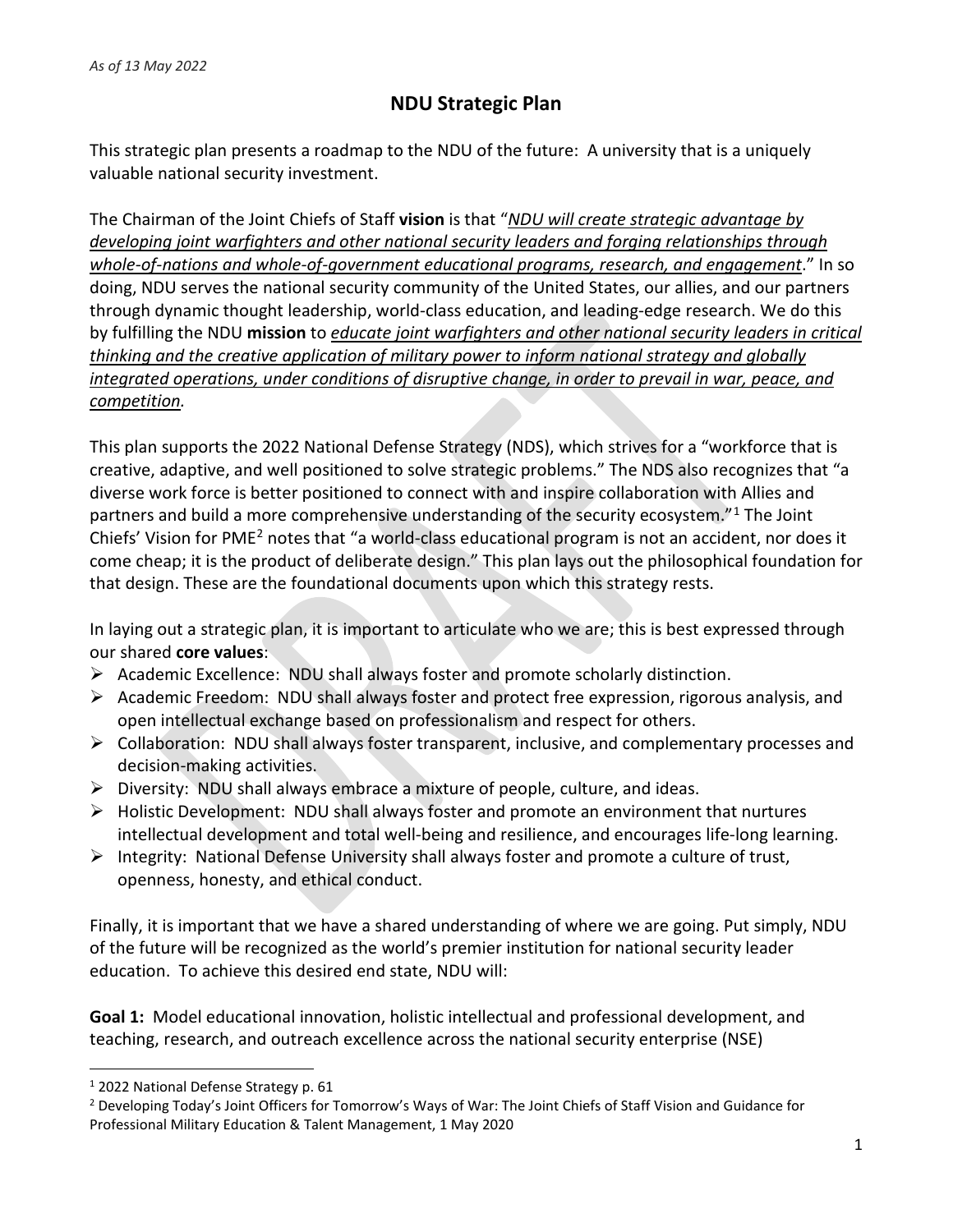**Objective 1:** Provide students with the world's best learning experiences, characterized by relevance, rigor, and coherence that develop national security practitioners and leaders capable of creatively applying military power and harmonizing military power with all other instruments of national power, synthesizing these instruments into effective statecraft

**Objective 2:** Inform national security decision-making via trusted research, publishing, experiences, and consultation

**Objective 3:** Strengthen NSE relationships via public, private, and international engagement

**Goal 2:** Provide a world-class environment in which to work, learn, and grow that fosters ethical behavior with an inclusive, diverse, and collaborative professional community that advances national security

**Objective 1:** Attract and retain the best faculty and staff as a preferred employer **Objective 2:** Attract the students most likely to be senior NSE leaders in their services, agencies, nations

**Objective 3:** Leverage state-of-the-art infrastructure to support the mission

Through an implementation plan, we will pursue three interdependent Lines of Effort (LOE) to move from the status quo to the desired future state:

**LOE 1: Enable student, alumni, and stakeholder success** via academics, research, athletics,

accreditation, and relationship building/networking.

- $\triangleright$  Update facilities to a modern, safe learning environment that exceed industry standards
- $\triangleright$  Track and maintain contact with 100% of degree program alumni
	- Establish alumni relations entity
	- Leverage social media for ongoing alumni engagement
	- Annually collect feedback from degree and certificate program alumni to improve curriculum
- Transition to Outcomes-Based Military Education (OBME) by all JPME II programs achieving Milestone IV by AY 26
- $\triangleright$  Provide experiential learning (wargaming, modeling and simulation, field, and industry studies) that enhances student understanding and allows them to test new knowledge and theories
- Continuously maintain accreditation standards for Middle States Commission on Higher Education and Process of Accreditation for Joint Education
- $\triangleright$  Focus curricula on national security challenges and environments alumni will face
- $\triangleright$  Produce research that supports national security by informing NDU curricula and decision-making across the NSE and with allied/partner nations
- $\triangleright$  Deliver learning when, where, and how it most benefits students and alumni
- $\triangleright$  Provide acculturation and networking for future leaders of allied/partner/friendly nations
- $\triangleright$  Provide career-long learning and intellectual engagement (e.g., via regional seminars) that supports alumni and informs NDU curriculum
- $\triangleright$  Increase students from private industry by 10% per year
- $\triangleright$  Assist international allies/partners in developing domestic PME capabilities

**LOE 2: Improve our university,** including people, facilities, technology, classrooms, library, wargaming center, cyber lab, and other assets.

 $\triangleright$  Become among the top 100 Best Places to Work in Federal Government by 2024